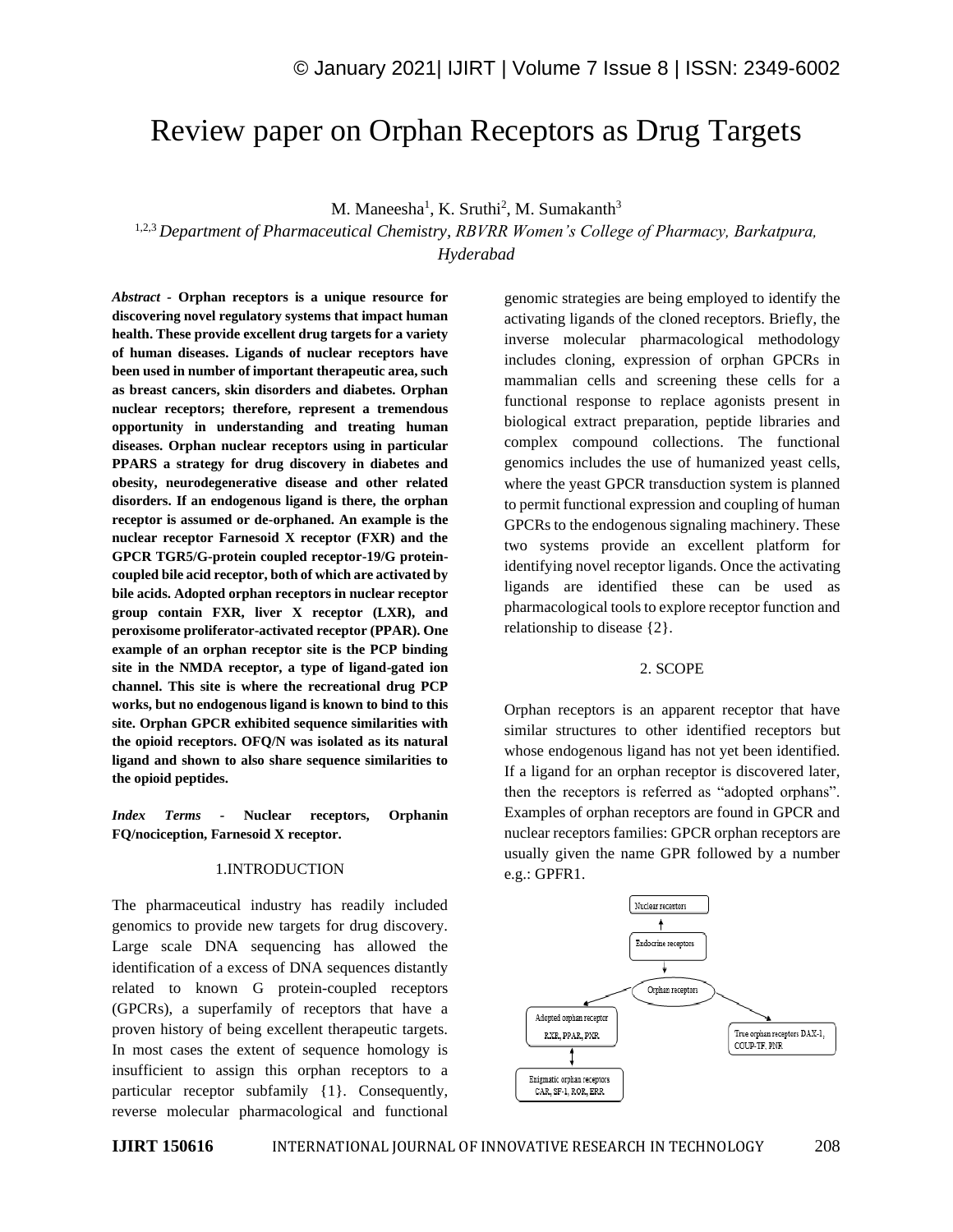# 3. ORPHAN GPCRS

The first GPCR is identified was rhodopsin in 1878. It was later proven that rhodopsin consists of the GPCR protein opsin and a reversibly covalently bound cofactor, retinal {3}.

- After completion of the human genome sequence in 2004, the number of human GPCRs increased to about 800 based on the screening approaches, such as low-stringency hybridization, PCRderived methods, and bio-informatics analyses.
- Besides the olfactory receptor family, more than 140 GPCRs have not yet been linked to

Table: 1

endogenous ligands. These are the so-called orphan GPCRs.

# Dimeric Orphan receptors:

The orphan receptors derive their name from the fact that cognate hormones for these receptors were originally unknown or little understood. Orphans receptors can bind homodimers to recognition sequences arranged as direct repeats.

# Monomeric Orphan Receptors:

Orphan receptors is also known as (e.g., Retinoic Z receptor, RZR; NGF- induced clone B, NGFI-B) which bind as monomers to asymmetric recognition sequences.

| ORPHAN NUCLEAR<br><b>NRNC</b> |                 | <b>DISEASE ASSOCIATION</b>                        | <b>AGONIST</b>       | <b>ANTAGONIS</b> |
|-------------------------------|-----------------|---------------------------------------------------|----------------------|------------------|
| <b>RECEPTOR (ONR)</b>         | <b>SYMBOL</b>   |                                                   |                      | T                |
| Pregnanex<br>receptor         | <b>NR112</b>    | Colon, Breast and Ovarian Cancer (91,93,94)<br>1. |                      | Ketoconazole,    |
| (PXR)                         |                 | Drug Drug Interactions (91,92)<br>2.              |                      | Suphoraphane     |
|                               |                 | 3.<br>Alcoholic and non-alcoholic hepatosis (101) |                      | ET-743.          |
|                               |                 | Acetaminophen-induced<br>hepatotoxicity<br>4.     |                      | Coumesterol      |
|                               |                 | (103, 104)                                        |                      |                  |
|                               |                 | Osteomalacia (102)<br>5.                          |                      |                  |
|                               |                 | Intestinal inflammation (109)<br>6.               |                      |                  |
|                               |                 | 7.<br>Osteoporosis (106)                          |                      |                  |
|                               |                 | 8.<br>Bile acid induced cholestasis (99)          | Rifampicin PCN,      |                  |
|                               |                 |                                                   | PB, SSR12813         |                  |
| Constitutive                  | $NR113(\alpha)$ | 1.<br>Liver cancer $(125)$                        |                      | Clotrimazole,    |
| androstane<br>receptor        | $NR114(\beta)$  |                                                   |                      | androstenol      |
| (CAR)                         |                 | 2.<br>Hyperthyroidism (126)                       | PB, TCPOBOP          |                  |
|                               |                 | 3.<br>Obesity (127)                               |                      |                  |
|                               |                 | 4.<br>Metabolic disorders (128-130)               |                      |                  |
| Farnesold X receptor          | NR1H4           | Hyperglyceridemia (153)<br>1.                     | Chenodeoxycholi      |                  |
| (FXR)                         |                 | Cholesterol gall stone disease (151)<br>2.        | $acid, 1, 1$ -<br>б. |                  |
|                               |                 | 3.<br>Colon and breast cancer (158,159)           | bisphosphonate       |                  |
|                               |                 | Hypo-hdlcholesterolemia (152)<br>4.               | esters_GW4064        | Guggulsterone    |
| Liver<br>X<br>receptor        | $NR1H3(\alpha)$ | 1.<br>Atherosclerosis (138-140)                   | Qxysterol, 22@       |                  |
| (LXR)                         | $NR1H2(\beta)$  | Inflammation (145-146)<br>2.                      | hydroxycholestero    |                  |
|                               |                 | 3.<br>Prostate, breast and colon cancer (142-144) | l, GW3965            |                  |
|                               |                 | Cholesterol related<br>4.                         |                      |                  |
|                               |                 | 5.<br>Neurodegenerative disorders (148)           |                      |                  |
|                               |                 | Hepatic lipogenesis (136,137)<br>6.               |                      | Fenofibrate      |
|                               |                 |                                                   |                      | esters           |

#### Agonist structures (2) Rifampicin



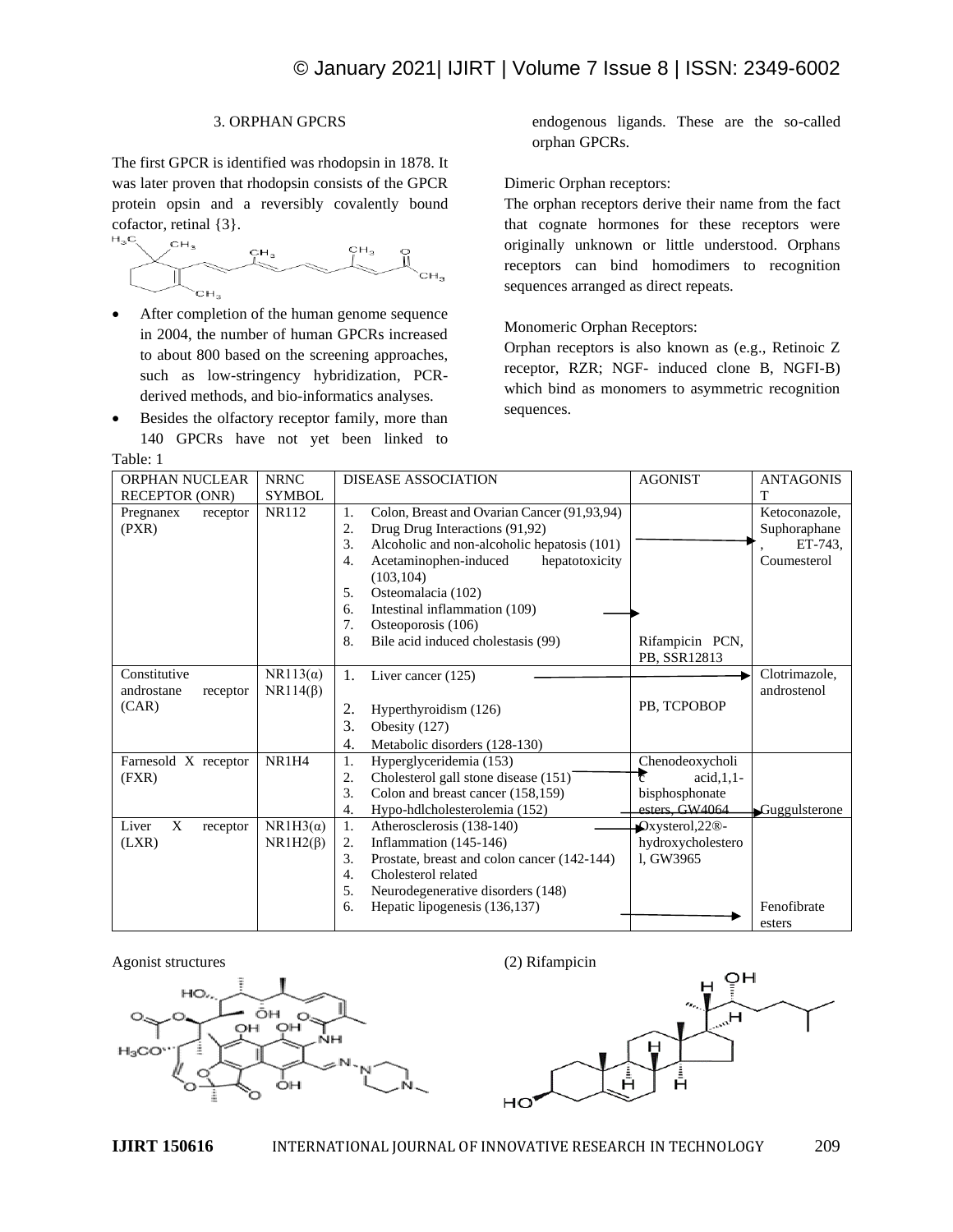



(4) Chenodeoxycholic acid

Antagonist structures



(5) Ketoconazole



(6) Fenofibrate esters



(7) Clotrimazole



(8) Guggulsterone

On the basis of degenerated-oligonucleotide PCR analysis of HUT 102 cells designed since the conservative regions of the human chemokinetic receptor using primers GPR18, Orphan receptor, is replicated. GPR18 was expressed significantly in lymphoid cell lines, but not in non-lymphoid hematopoietic cells. GPR18 gene expression was higher in peripheral lymphocyte subsets (CD4+, CD4+CD45RA+, CD4+CD45RO+, CD8+, and CD19+) than in monocytes and lymphoid cell lines, and was increased after stimulation with Phytohemagglutinin {4}. By using screening, a lipid library, N-arachidonylglycine (NAGly) induced an increase in intracellular Ca2+ concentration in GPR18-transfected cells, which was significantly greater than that in mock-transfected cells. Skolininduced cAMP production is inhibited by NAGly in a pertussis is toxin-sensitive manner in the GPR18 transfected CHO cells. It is the first study to demonstrate NAGly which is a natural ligand for GPR18.

# 4. ORPHAN RECEPTORS AS DRUG TARGETS

A) Orphan Receptors as Drug Target for the Treatment of Parkinson's Disease (Pd):

The NR4A subfamily of nuclear receptors consists of three members, Nurr1, Nur77, and Nor1.

They largely function as immediate-early genes, the expression and activation are regulated in a cell-type specific manner in response to a range of signals, such as mitogenic and apoptotic stimuli.

Nurr1 is expressed predominantly in the central nervous system (CNS), especially in substantia nigra, ventral tegmental area, midbrain and limbic areas.

Several lines of evidence have indicated that Nurr1 and this is essential for the development, migration, and survival of dopaminergic neurons.

As Parkinson's disease results the loss of dopaminergic neurons, the prospect as a drug target for PD is promising of using Nurr1.

B) Orphan Nuclear Receptors as Drug Targets for the Treatment of Prostate and Breast Cancers: {6}

Nuclear receptors (NRs), it belongs to a family of 48 transcriptional factors, it has been studied intensively for their roles in cancer development and progression. NRs attractive targets for developing cancer therapeutics made by the presence of distinctive ligand binding sites capable of interacting with small molecules.

Over the last few years, so many drugs have been developed to target human androgen- and estrogen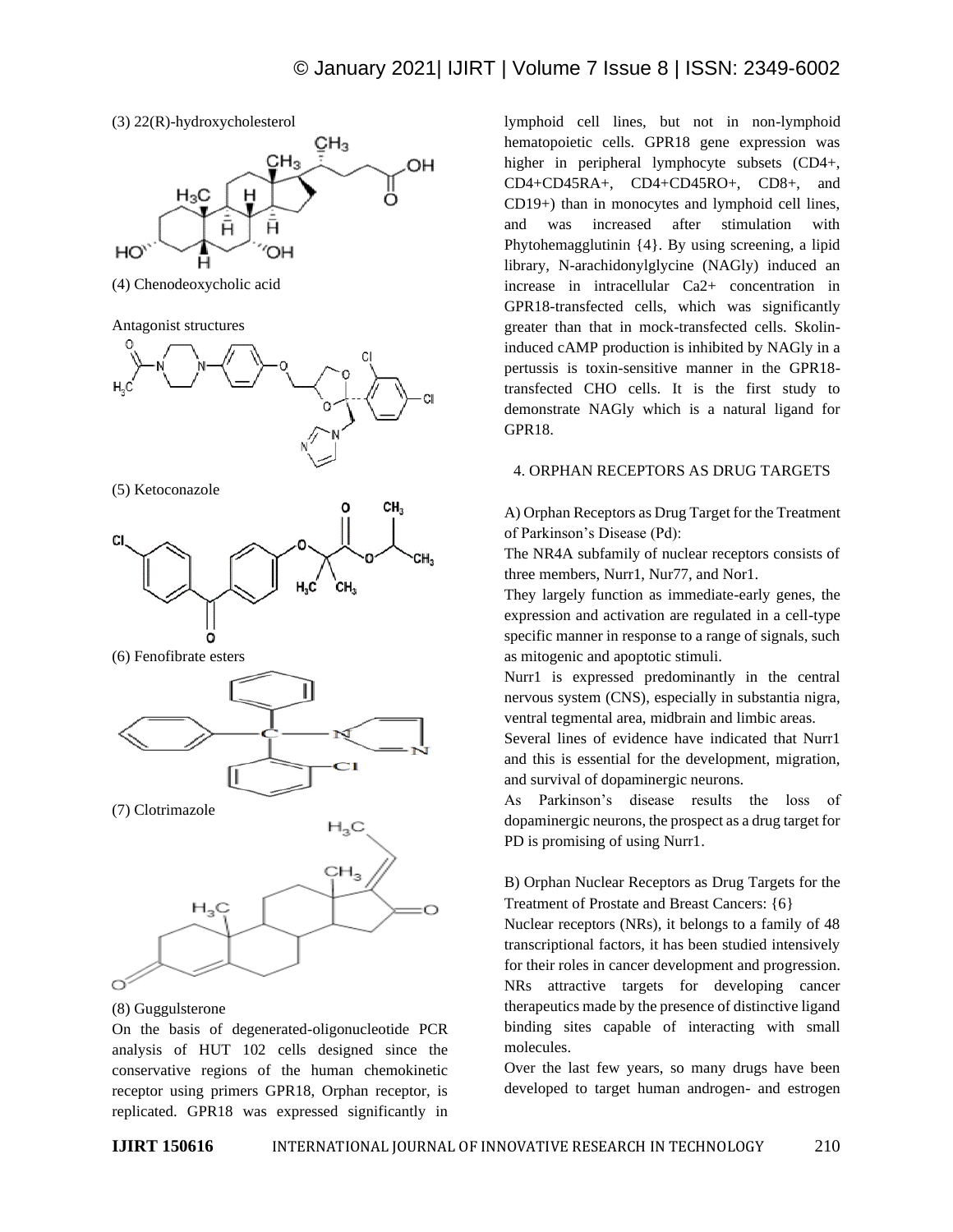receptors for the treatment of prostate cancer and breast cancer.

In contrast, orphan nuclear receptors (ONRs), in many cases lack known biological functions or ligands, are still largely under investigated.

C) Targeting Orphan G Protein-Coupled Receptors for The Treatment of Diabetes and Its Complications: C-Peptide and GPR146:{7}.

G protein-coupled receptors (GPCRs) is the most abundant receptor family encoded by the human genome and the targets of a high percentage of drugs currently in use or in clinical trials for the treatment of diseases such as diabetes and its associated complications.

Orphan GPCRs, where the ligand is unknown, represents an important untapped source of therapeutic potential for the treatment of many diseases.

It was identified that, previously an orphan GPCR, GPR146, and the putative receptor of proinsulin Cpeptide, which may prove to be an effective treatment for diabetes-associated complications.

For example, a monolayer of cells in the retina is surveyed as part of the blood–retinal barrier and is disrupted in diabetic macular oedema by the potential role of C-peptide and GPR146 is regulating the function by retinal pigment epithelium,

Though, C-peptide signaling in this cell type appears to depend in the part of extracellular glucose concentration and show its interaction with insulin.

D) GPCRS, ORPHAN GPCRS in the treatment of Diabetes {5}:

Traditionally, patients with diabetes have been treated with injectable insulin or oral agents.

Even though insulin therapy is the mainstay treatment of type 1 diabetes which lowers the blood glucose levels, it must be carefully administered to approximate physiological insulin delivery.

Although many formulations exist (regular, intermediate- and long-acting insulin, human and animal origins, etc.), the use of these products requires substantial empirical adjustment.

Significant side effects limiting their therapeutic effectiveness can include hypoglycaemia, allergic reactions and antibody-mediated insulin resistance.

Oral agents are typically the first-line therapy in patients with type 2 diabetes.

These makes move by either stimulating insulin secretion from the beta cells of the pancreas (sulphonylureas such as glipizide or gliburide) or increasing insulin sensitivity, enhancing glucose uptake and decreasing gluconeogenesis in peripheral tissues (biguanides).

These approaches are not there without complications, and it also include side effects such as hypoglycemia, abdominal pain, nausea or diarrhea stemming from their effects on either the endocrine or peripheral tissues {8}.

| Fable |  |  |
|-------|--|--|
|       |  |  |

| $1$ aviv $2 + 1$ . |                 |                        |                  |                         |  |
|--------------------|-----------------|------------------------|------------------|-------------------------|--|
| <b>GPCR</b>        | Targeting       | Trade                  | Action           | Approval                |  |
|                    | Compound        | Name<br>$($ If         |                  | Status                  |  |
|                    |                 | Applicable)            |                  |                         |  |
| GLP1R              | Exenatide       | Byetta,                | Incretin         | Approved                |  |
|                    |                 | Bydureon               | mimetic          |                         |  |
|                    | Liraglutide     | $\overline{V}$ ictoza, | Incretin         | Approved                |  |
|                    |                 | Saxenda                | mimetic          |                         |  |
|                    | Albiglutide     | Tanzeum                | Incretin         | Approved                |  |
|                    |                 |                        | mimetic          |                         |  |
|                    | Dulaglutide     | Trulicity              | Incretin         | Approved                |  |
|                    |                 |                        | mimetic          |                         |  |
|                    | Semaglutide     |                        | Incretin         | Phase III               |  |
|                    |                 |                        | mimetic          |                         |  |
|                    | Lixisenatide    | Lyxumia                | Incretin         | Phase<br>$\mathbf{III}$ |  |
|                    |                 |                        | mimetic          | completed               |  |
|                    | Taspoglutide    |                        | Incretin         | Phase<br>Ш              |  |
|                    |                 |                        | mimetic          | terminated              |  |
|                    | Insulin         | iDeg-Lira              | Combination      | Phase III               |  |
|                    | degludec<br>and |                        |                  |                         |  |
|                    | liraglutide     |                        |                  |                         |  |
|                    | Insulin         | LixiLan                | Combination      | Phase<br>ΠI             |  |
|                    | glargine<br>and |                        |                  | completed               |  |
|                    | lixisenatide    |                        |                  |                         |  |
|                    | Alogliptin      | Nesina                 | DPP4             | Approved                |  |
|                    |                 |                        | inhibitor        |                         |  |
|                    | Saxagliptin     | Onglyza                | DPP4<br>Approved |                         |  |
|                    |                 |                        | inhibitor        |                         |  |
|                    | Sitagliptin     | Januvia                | DPP4             | Approved                |  |
|                    |                 |                        | inhibitor        |                         |  |
|                    | Vildagliptin    | Galvus                 | DPP4             | Phase III               |  |
|                    |                 |                        | inhibitor        |                         |  |
|                    | Linagliptin     | Tradjenta<br>DPP4      |                  | Approved                |  |
|                    |                 |                        | inhibitor        |                         |  |
|                    | Gemigliptin     |                        | DPP4             | Phase III               |  |
|                    |                 |                        | inhibitor        |                         |  |
| GPR40              | Fasiglifam      |                        | <b>GPR</b><br>40 | Phase<br>Ш              |  |
|                    | $(Tak-875)$     |                        | agonist          | terminated              |  |
| D <sub>2</sub> R   | Bromocriptine   | Cycloset               | Reduces          |                         |  |
|                    |                 |                        | HbA1C            |                         |  |
| CpepR              | C-peptide       | Ersatta                | CpepR            | Phase IIb               |  |
|                    |                 |                        | agonist          |                         |  |

E) Nuclear Receptors as Drug Targets in Obesity, Dyslipidemia and Atherosclerosis: {9}

Nuclear hormone receptors contain peroxisome proliferators- activated receptors (PPARs), liver X receptors (LXRs) and the farnesoid X receptor (FXR), are transcription factors involved in the regulation of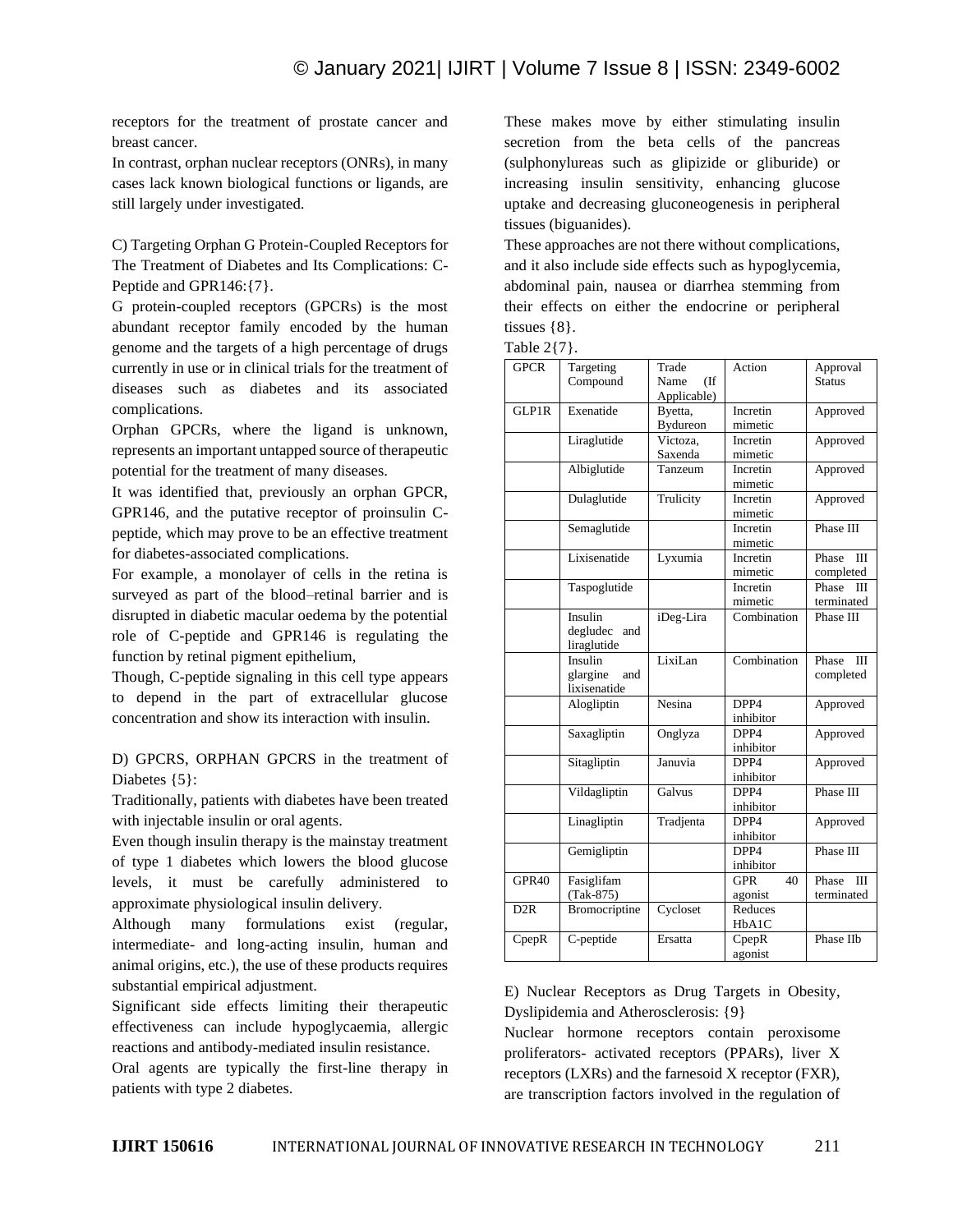essential metabolic functions, it also consists of glucose and lipid metabolism, reverse cholesterol transport, and the regulation of bile acids.

This develops in the use of PPARs, LXR and FXR agonists for the treatment of obesity and cardiovascular diseases, including dyslipidemia and atherosclerosis.

# 5. DEORPHANIZATION STRATEGIES: PAST, PRESENT AND FUTURE

- Classically, identification of ligand–receptor pairs depended upon purification of biologically active compounds from large quantities of tissue extracts, which be used to assess activity of cloned receptors overexpressed in null cell lines.
- With the advent of the Human Genome Project and the formation of readily accessible databases containing the genome sequences of humans and many other species, targeted drug development, or 'reverse pharmacology' became possible.
- Using this there is a strategy, a potential drug target is identified based on sequence homology or gene expression, and synthetic ligands replacement of purified tissue extracts which is used in traditional or 'forward pharmacology' {14}.
- In recent years, reverse pharmacology has been used by the pharmaceutical industry to develop synthetic substances based on natural molecules to treat a variety of conditions.
- Most recently, companies have turned to computer modelling systems to predict the molecular activity of a drug at a particular receptor, which has allowed more, focused in vitro experimentation.

Reverse pharmacology

Forward pharmacology



# 6.DRUG TARGET DISCOVERY AND RECEPTOR DEORPHANIZATION STRATEGIES

- Both forward and reverse pharmacology depend upon high-throughput assays, which have been a backbone of receptor deorphanization for many years.
- Robotic screens, in which hundreds of receptors are overexpressed with reporter molecules (e.g., SRE-luciferase reporter proteins) in separate cell populations are exposed to potential ligands or drugs, are in use by several pharmaceutical companies {13}.
- Although this strategy had some success in identifying ligand–receptor pairs, particularly when used in combination with reverse pharmacology and PCR based homology screening technologies.
- For example, the orexins were identified based on the ability of orexin-containing tissue extracts, these will stimulate calcium release, and this will apply to separate cell cultures expressing over 50 different GPCRs.
- The orexins and their receptors are now known to play important roles in sleep and arousal, as well as in metabolism, and orexin receptor-based drugs are currently in development for the treatment of narcolepsy.
- Other examples include ghrelin, which is produced in the gut and stimulates appetite and was found to bind the growth hormone secretagogue receptor (GHSR), and the adipokine apelin, which binds the previously orphan receptor APJ and plays important roles in glucose homoeostasis as well as exerting cardiac and vascular effects {11}.

# 7.CONCLUSION

In last few years, A numbers of new orphan GPCRs have increased and there is several members have been relatively well characterized. These is used for ligands of orphan nuclear receptors has led to the discovery of many signaling pathways and revealed a direct link of nuclear receptors to human diseases such as diabetes, obesity, and neurodegenerative diseases. Ligand identification of orphan receptors will lead to the discovery of novel hormone response systems and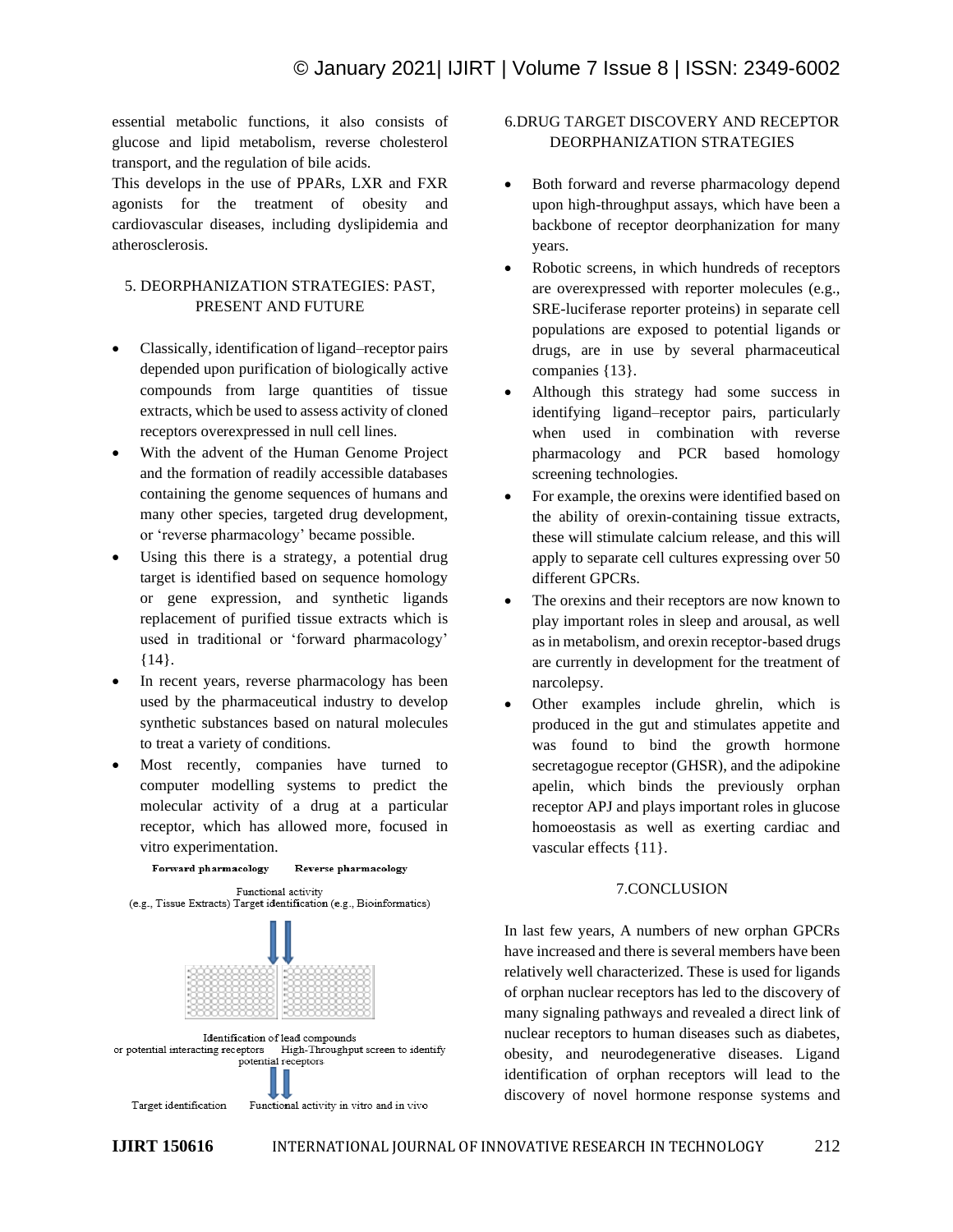open many new therapeutic avenues for a variety of human diseases. Identifying these compounds with selective activity for specific orphan receptors is consisting of clinical and pharmacological importance and promises a bountiful harvest in the near future.

However, the orphan GPCR function research is hampered by the lack of identified ligands and by the unique structures of the GPCR themselves. Further there show investigation of their signaling pathways is valuable to understand the physiological and pathological roles of these new orphan GPCRs. The development of orphan GPCR knockout mice has also been shown to be a successful method for the characterization of their physiological and pathological functions. The knockout approach of orphan GPCRs is essential for our understanding of these receptor functions and their potential pathways. Probes can serve functional and specific antibodies not only for the ligands, but also for emerging therapies for tumors and genetic disorders in orphan GPCRs are involved. Although progress is very difficult, searching for the ligands of orphan GPCRs and identifying their physiological functions will continue. With recent discoveries of more and more orphan GPCR signaling pathways, understanding of their particular physiological functions and deorphanization for therapeutic purposes should accelerate in the coming years.

# REFERENCES:

- [1] Xiao-long TANG1, Ying WANG2, Da-li LI1, Jian LUO1, \*, Ming-yao LIU1, 2, \*, Orphan G protein-coupled receptors (GPCRs): biological functions and potential drug targets, (2012) Issue-33: 363–371
- [2] S Wilson 1, D J Bergsma, J K Chambers, A I Muir, K G Fantom, C Ellis, P R Murdock, N C Herrity, J M Stadel, Orphan G-protein-coupled receptors: the next generation of drug targets, Br J Pharmacol. 1998 Dec;125(7):1387-92.
- [3] Shannon E Mullican\*, Joanna R DiSpirito\* and Mitchell A Lazar, The orphan nuclear receptors at their 25-year reunion, volume 51:3 T115–T140
- [4] Collins S, Lohse MJ, O'Dowd B, Caron MG, Lefkowitz RJ. Structure and regulation of G protein-coupled receptors: the beta 2-adrenergic receptor as a model. Vitam Horm 1991; 46: 1–39.
- [5] Lefkowitz RJ. Seven transmembrane receptors: something old, something new. Acta Physiol (Oxf) 2007; 190: 9–19.
- [6] Mani Roshan-Moniri, Michael Hsing, Miriam S Butler, Artem Cherkasov, Paul S Rennie, Orphan nuclear receptors as drug targets for the treatment of prostate and breast cancers, 2014 Dec; 40(10): 1137-52.
- [7] Grant R. Kolar, 1 Stephen M. Grote, 2 and Gina L. C. Yosten2, J Intern Med. 2017 Jan; 281(1): 25– 40. Targeting orphan G protein coupled receptors for the treatment of diabetes and its complications: C-peptide and GPR146geting orphan G protein coupled receptors for the treatment of diabetes and its complications: Cpeptide and GPR146.
- [8] Chitharanjan Duvoor,1,2, †Vijaya Sena Reddy Dendi,3, † Shashank Kraleti,2, † Aditya Chada,1,2, † Rahul Ravilla,1,2, † Asween Marco,1,4, † Nawal Singh Shekhawat,1,5, † Maria Theresa Montales,2 Kevin Kuriakose,6 Appalanaidu Sasapu,2 Alexandria Beebe,7 Naveen Patil,7 Chaitanya K. Musham,8 Govinda Prasad Lohani,9 and Wasique Mirza10. Clinical Review of Antidiabetic Drugs: Implications for Type 2 Diabetes Mellitus Management Arun Chaudhury1,2017 Jan 24, 3-6.
- [9] Michael K Hansen1, Thomas M Connolly, Nuclear receptors as drug targets in obesity, dyslipidemia and atherosclerosis, 2008 Mar; 9(3): 247-55.
- [10]Masashi Kohnoa, Hitoshi Hasegawaa, Atsushi Inouea, Masatake Muraokaa, Tatsuhiko Miyazakib, Keizo Okac, Masaki Yasukawaa, Identification of N-arachidonylglycine as the endogenous ligand for orphan G-protein-coupled receptor GPR18, Biochemical and Biophysical Research Communications, Volume 347, Issue 3, 1 September 2006, Pages 827-832.
- [11] Milbrandt J. Nerve growth factor induces a gene homologous to the glucocorticoid receptor gene. Neuron. 1988;1(3):183–188.
- [12] Law SW, et al. Identification of a new brainspecific transcription factor, NURR1. Mol Endocrinol. 1992;6(12):2129–2135.
- [13]Wayne R. Leifert, 2009; 552: 51–66, An Overview on GPCRs and Drug Discovery: Structure-Based Drug Design and Structural Biology on GPCRs.